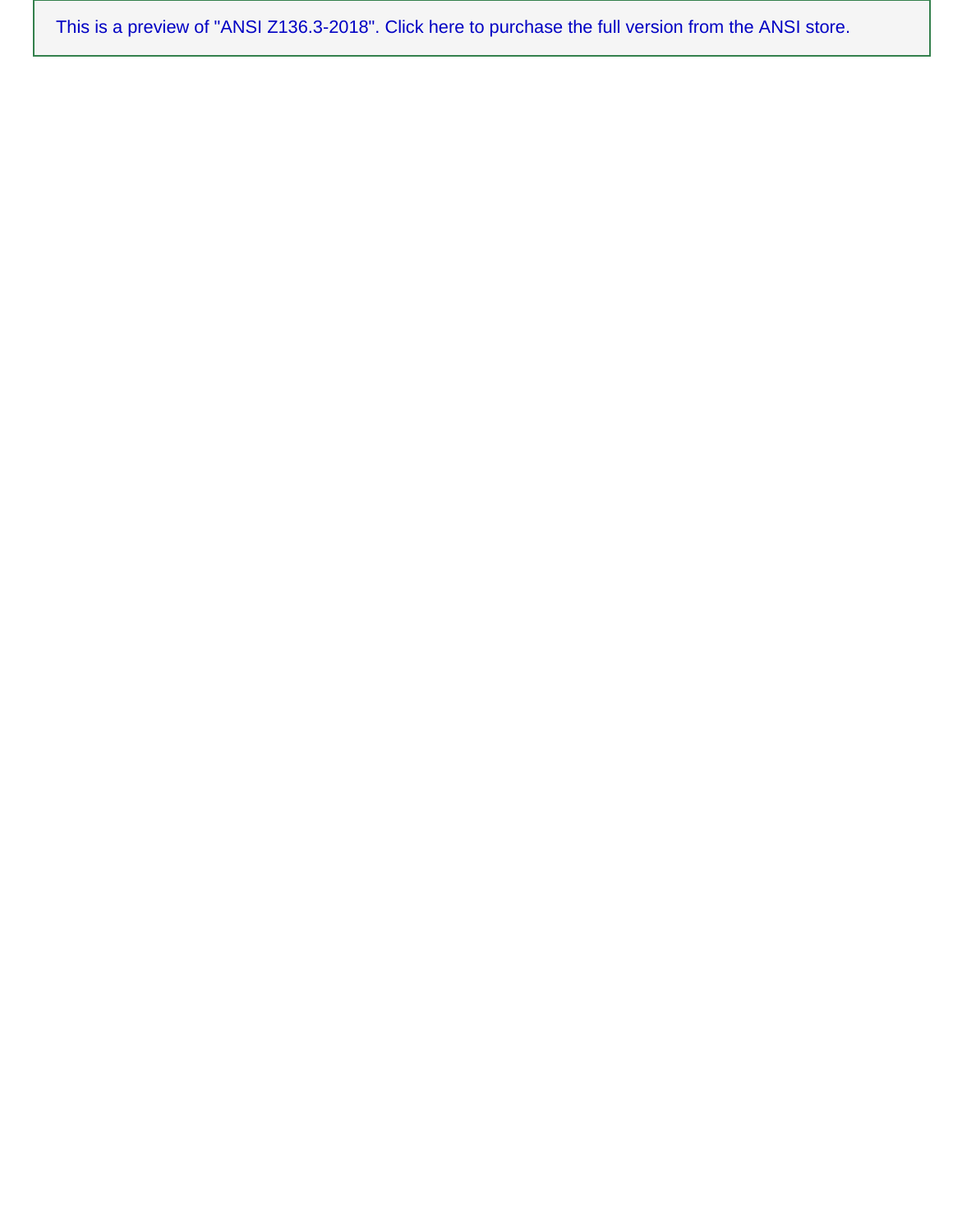$ANSI^®$  $Z136.3 - 2018$ Revision of ANSI Z136.3-2011

**American National Standard ISON Safe Use of Lasers Lating Health Care** 

**Secretariat Laser Institute of America** 

**Approved May 25, 2018 American National Standards Institute, Inc.**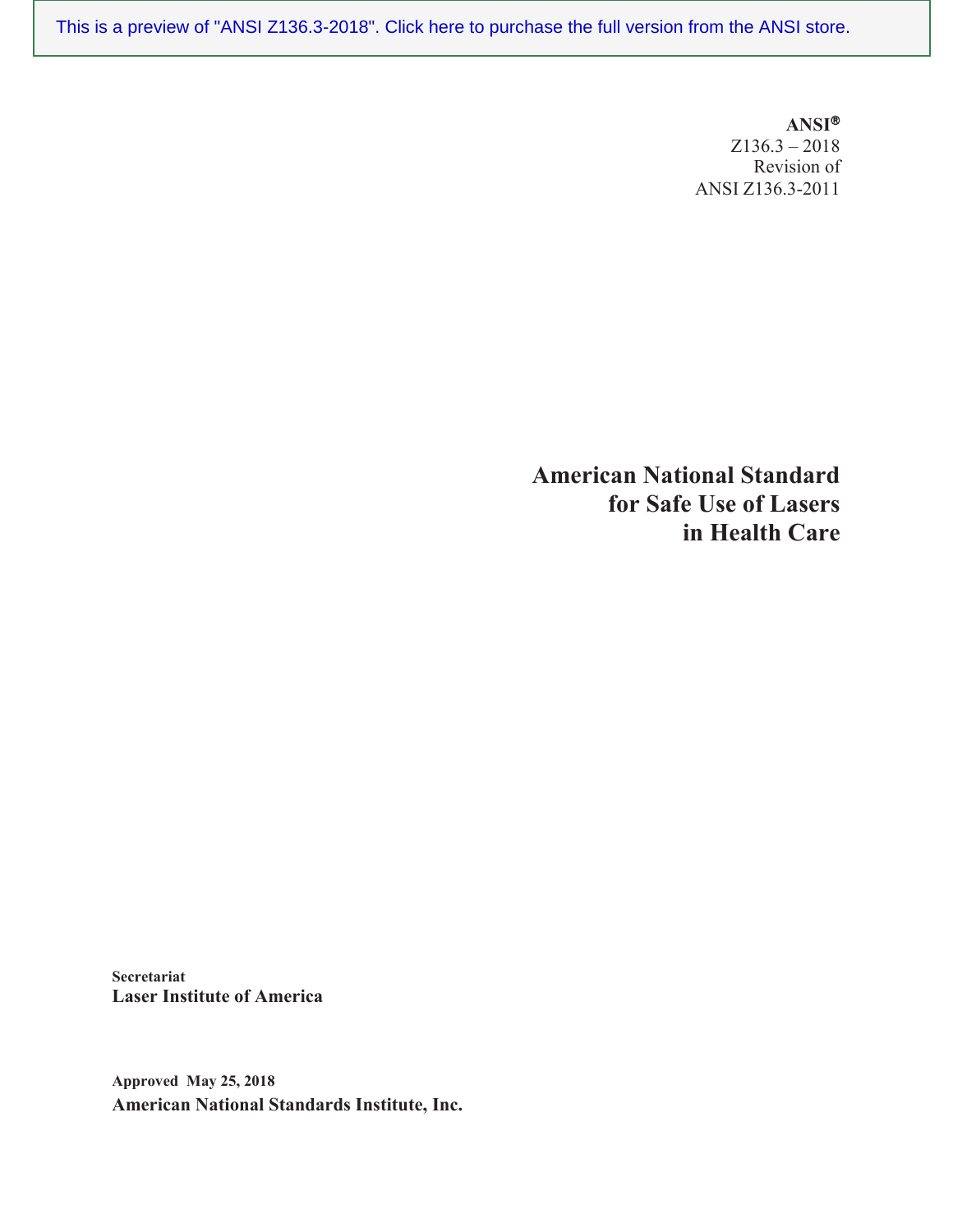An American National Standard implies a consensus of those substantially American concerned with its scope and provisions. An American National Standard **National** is intended as a guide to aid the manufacturer, the consumer, and the **Standard** general public. The existence of an American National Standard does not in any respect preclude anyone, whether or not he or she has approved the standard, from manufacturing, marketing, purchasing, or using products, processes or procedures not conforming to the standard. American National Standards are subject to periodic review and users are encouraged to obtain the latest editions.

> **CAUTION NOTICE:** This American National Standard may be revised or withdrawn at any time. The procedures of the American National Standards Institute require that action be taken periodically to reaffirm, revise, or withdraw this standard no later than five years from the date of publication. Purchasers of American National Standards may receive current information on all standards by calling or writing the American National Standards Institute.

Published by

**Laser Institute of America** 13501 Ingenuity Drive, Suite 128 Orlando, FL 32826

ISBN: 978-1-940168-16-6

Copyright © 2018 by Laser Institute of America. All rights reserved.

No part of this publication may be copied or reproduced in any form, including an electronic retrieval system or be made available on the Internet, a public network, by satellite, or otherwise, without the prior written permission of the publisher.

Printed in the United States of America.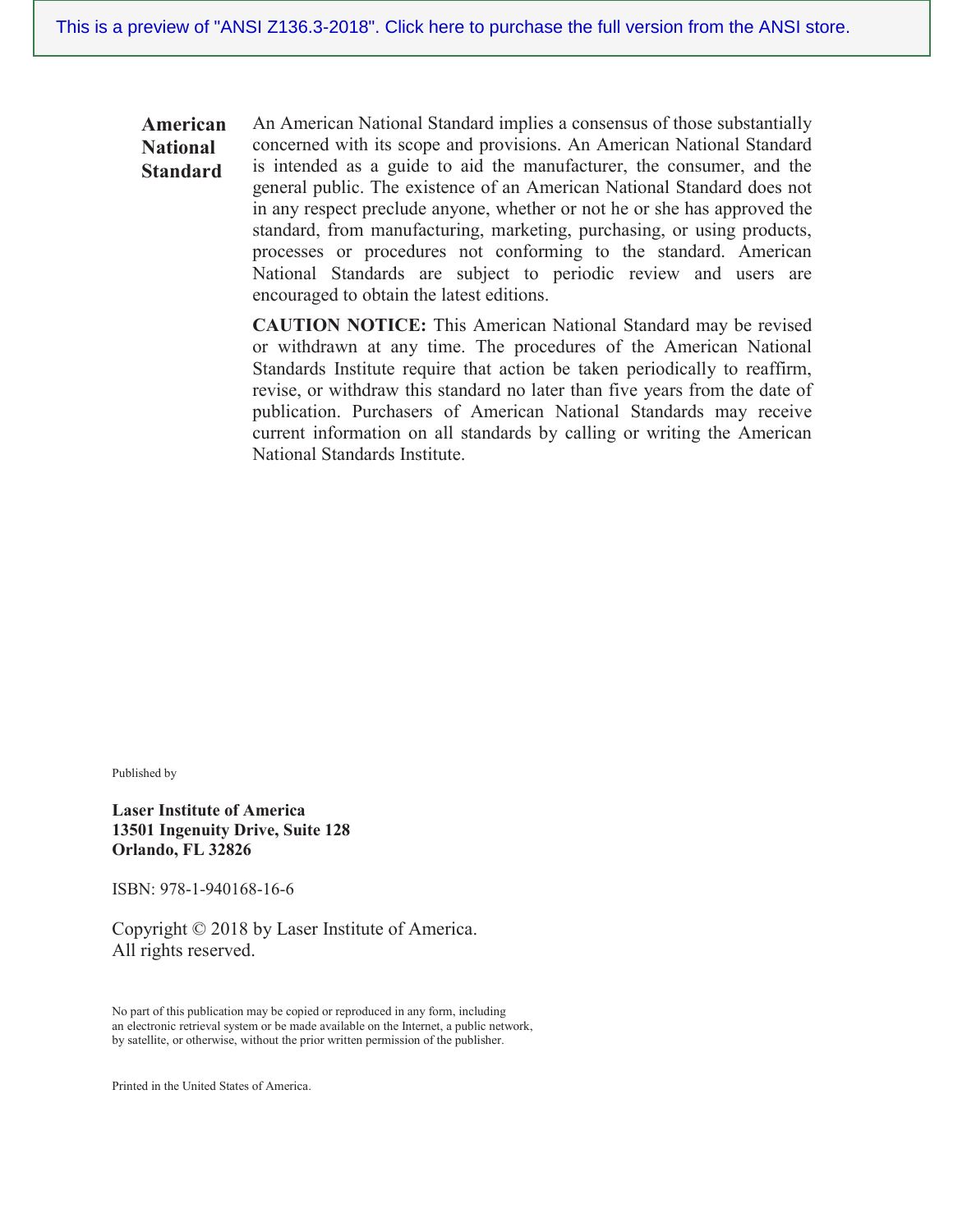**Foreword** (This introduction is not a normative part of ANSI Z136.3-2018, *American* National Standard for Safe Use of Lasers in Health Care.)

> In 1968, the American National Standards Institute (ANSI) approved the initiation of the Safe Use of Lasers Standards Project under the sponsorship of the Telephone Group.

> Prior to 1985, Z136 standards were developed by ANSI Committee Z136 and submitted for approval and issuance as ANSI Z136 standards. Since 1985, Z136 standards have been developed by the ANSI Accredited Standards Committee (ASC) Z136 for Safe Use of Lasers. A copy of the procedures for development of these standards can be obtained from the secretariat, Laser Institute of America, 13501 Ingenuity Drive, Suite 128, Orlando, FL 32826, or viewed at www.z136.org.

> The present scope of ASC Z136 is to protect against hazards associated with the use of lasers and optically radiating diodes.

> ASC Z136 is responsible for the development and maintenance of this standard. In addition to the consensus body, ASC Z136 is composed of standards subcommittees (SSC) and technical subcommittees (TSC) involved in Z136 standards development and an editorial working group (EWG). At the time of this printing, the following standards and technical subcommittees were active:

- $SSC-1$ Safe Use of Lasers (parent document)
- Safe Use of Lasers and LEDs in  $SSC-2$ 
	- **Telecommunications Applications**
- $SSC-3$ Safe Use of Lasers in Health Care
- $SSC-4$ Measurements and Instrumentation
- Safe Use of Lasers in Educational Institutions  $SSC-5$
- $SSC-6$ Safe Use of Lasers Outdoors
- $SSC-7$ **Eyewear and Protective Barriers**
- $SSC-8$ Safe Use of Lasers in Research, Development, and Testing
- SSC-9 Safe Use of Lasers in Manufacturing Environments
- Safe Use of Lasers in Entertainment, Displays, and  $SSC-10$ Exhibitions
- TSC-1 **Biological Effects and Medical Surveillance**
- $TSC-2$ Hazard Evaluation and Classification
- TSC-4 **Control Measures and Training**
- TSC-5 Non-Beam Hazards
- TSC-7 Analysis and Applications
- **EWG Editorial Working Group**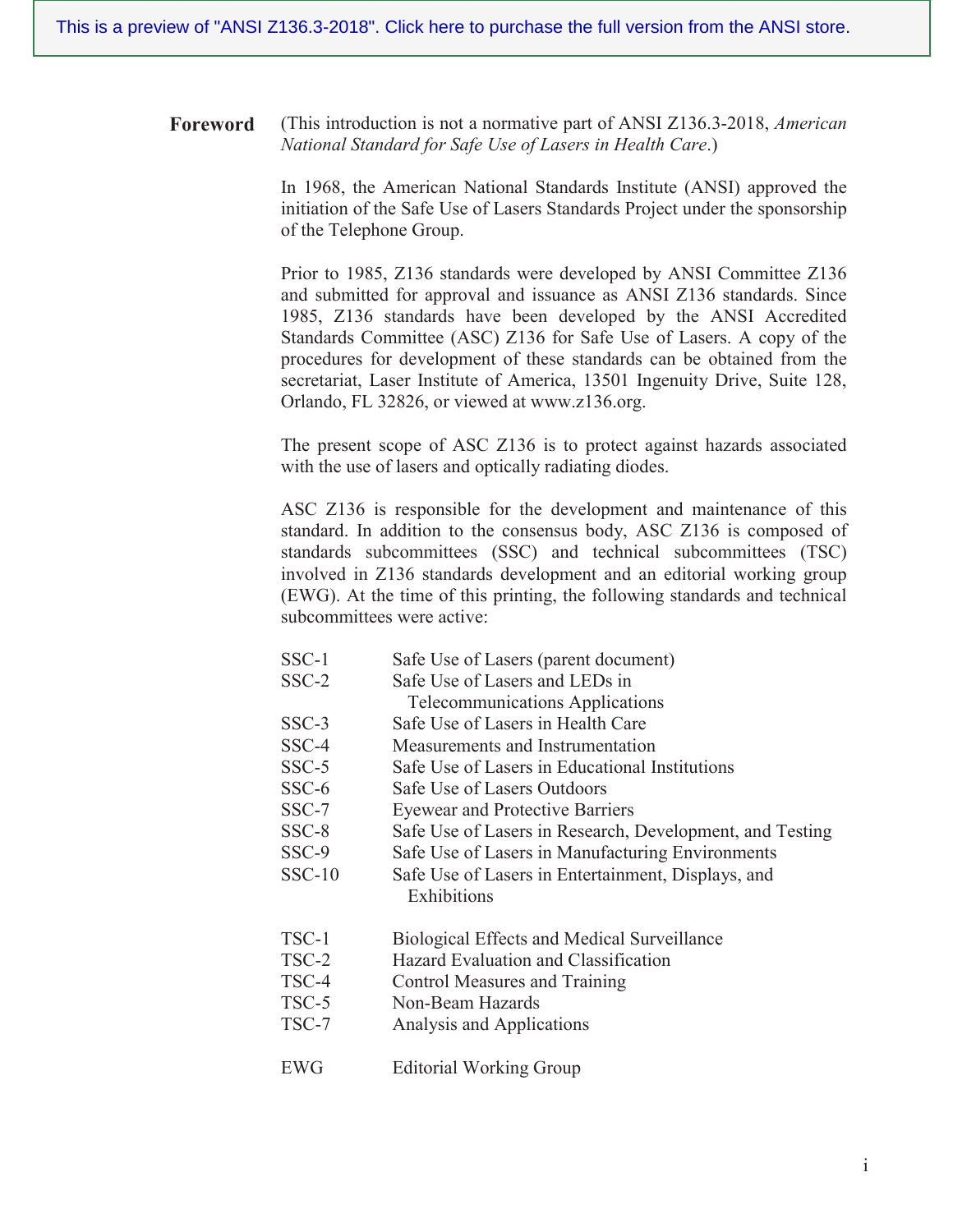The eight standards currently issued are:

ANSI Z136.1-2014, American National Standard for Safe Use of Lasers

ANSI Z136.2-2012, American National Standard for Safe Use of Optical *Fiber Communication Systems Utilizing Laser Diode and LED Sources* 

ANSI Z136.3-2018, American National Standard for Safe Use of Lasers in *Health Care* 

ANSI Z136.4-2010, American National Standard Recommended Practice *for Laser Safety Measurements for Hazard Evaluation* 

ANSI Z136.5-2009, American National Standard for Safe Use of Lasers in  $Educational$ *Institutions* 

ANSI Z136.6-2015, American National Standard for Safe Use of Lasers *<u>Outdoors</u>* 

ANSI Z136.8-2012, American National Standard for Safe Use of Lasers in *Research, Development, or Testing* 

ANSI Z136.9-2013, American National Standard for Safe Use of Lasers in *Manufacturing Environments* 

This American National Standard is intended to ensure the safe use of lasers in health care, and has been published as part of the ANSI-approved Z136 series of laser safety standards. The base document of the series is the *American National Standard for Safe Use of Lasers, ANSI Z136.1. The* procedures and methodologies described in this standard are based on requirements previously established in ANSI Z136.1 and are intended to give more specific processes for accomplishing laser safety in health care. The purpose of this standard is to provide user guidance for establishing, implementing, and monitoring a laser safety program. The standard provides relevant information on protecting staff, patients, and others who may be at risk for exposure to the hazards associated with the use of medical lasers, regardless of application, specialty use, or setting, including hospital facilities, individual medical, dental and veterinarian offices, and non-medical locations such as salons and spas.

In general, this standard may be used independently of ANSI Z136.1. Instances where additional guidance contained in ANSI Z136.1 is required are noted in the text of this document. The body of this standard is normative and applies to all health care laser use. The appendices are informative providing examples and discipline specific supplementary information.

It is expected that this standard will be periodically revised as new information and experience in the use of lasers are gained. Future revisions may have modified content and the use of the most current document is highly recommended.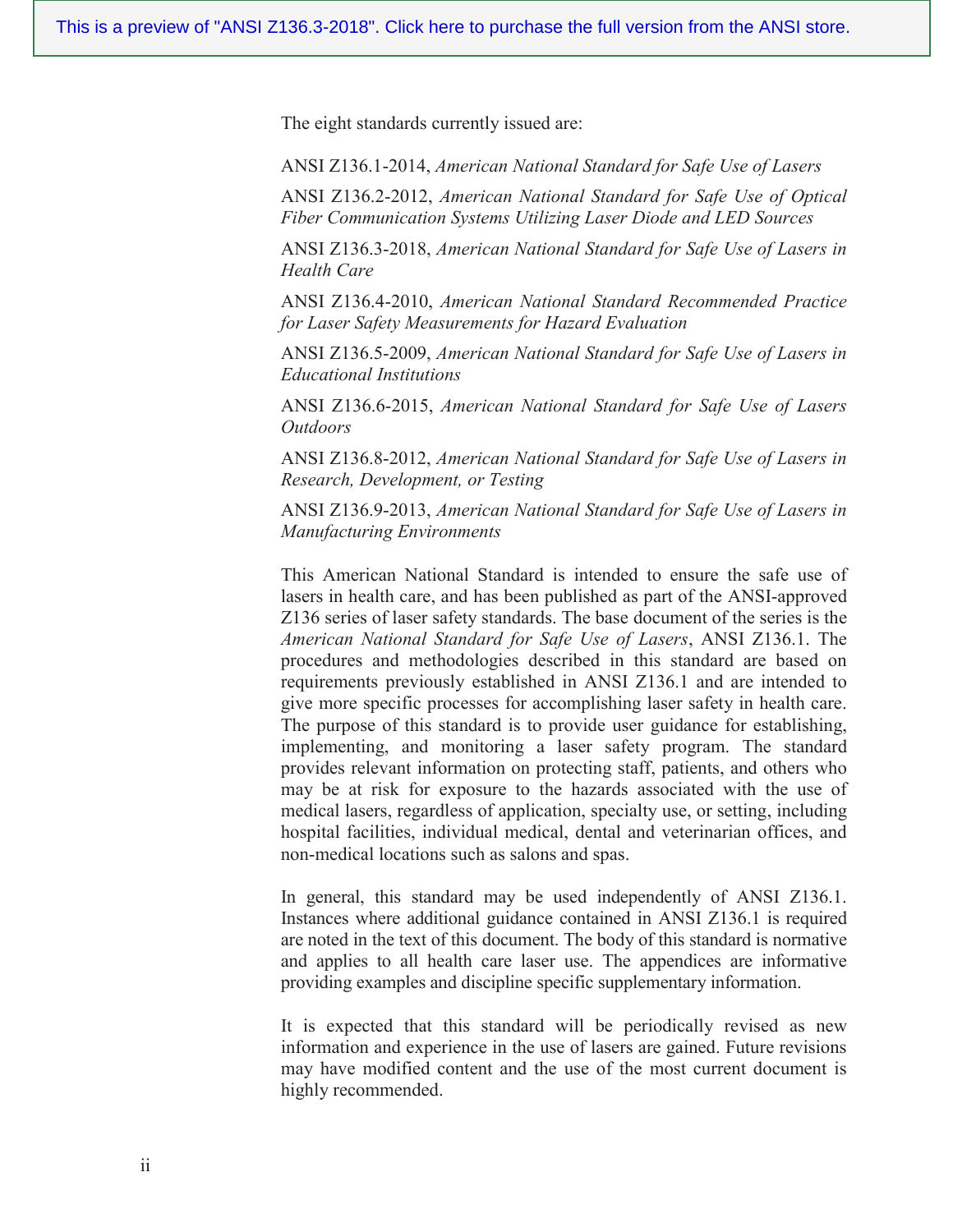While there is considerable compatibility among existing laser safety standards, some requirements differ among state, federal, and international standards and regulations. These differences may have an effect on the particulars of the applicable control measures.

Occasionally questions may arise regarding the meaning or intent of portions of this standard as it relates to specific applications. When the need for an interpretation is brought to the attention of the secretariat, the secretariat will initiate action to prepare an appropriate response. Since ANSI-approved Z136 standards represent a consensus of concerned interests, it is important to ensure that any interpretation has also received the concurrence of a balance of interests. For this reason, the secretariat is not able to provide an instant response to interpretation requests except in those cases where the matter has previously received formal consideration. Requests for interpretations and suggestions for improvements of the standard are welcome. They should be sent to ASC Z136 Secretariat, Laser Institute of America, 13501 Ingenuity Drive, Suite 128, Orlando, FL 32826.

This standard was developed by Standards Subcommittee 3 (SSC-3) "Safe Use of Lasers in Health Care" and approved by ANSI Accredited Standards Committee (ASC) Z136 for Safe Use of Lasers. Committee approval of the standard does not necessarily imply that all members voted for its approval.

Robert Thomas, Committee Chair Sheldon Zimmerman, Committee Vice-Chair **Edward Early, Committee Secretary**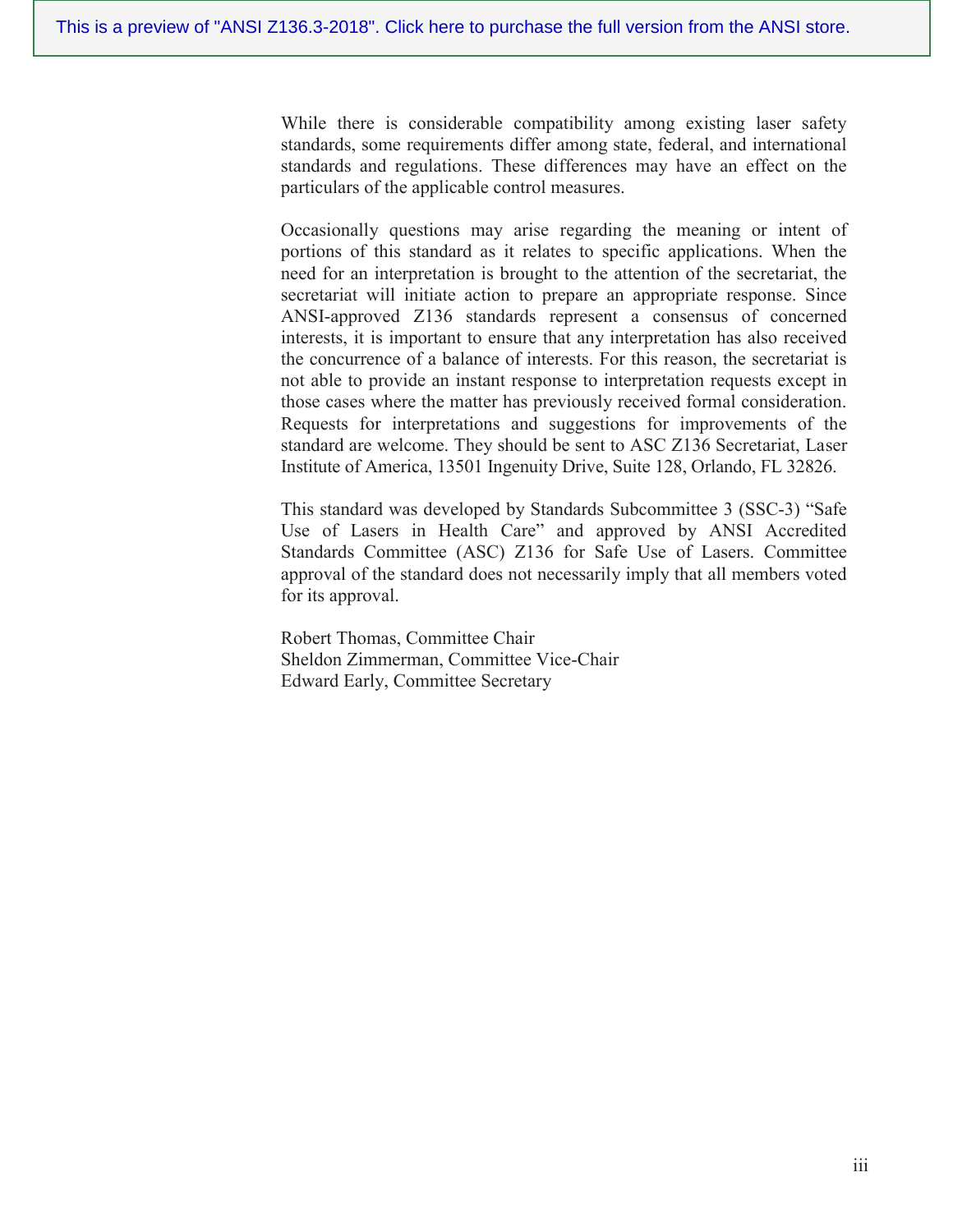**Notice** (This notice is not a normative part of ANSI Z136.3-2018, American National Standard for Safe Use of Lasers in Health Care.)

> Z136 standards and recommended practices are developed through a consensus standards development process approved by the American National Standards Institute. The process brings together volunteers representing varied viewpoints and interests to achieve consensus on laser safety related issues. As secretariat to ASC Z136, the Laser Institute of America (LIA) administers the process and provides financial and clerical support to the committee.

> The LIA and its directors, officers, employees, members, affiliates, and sponsors, expressly disclaim liability for any personal injury, property, or other damages of any nature whatsoever, whether special, indirect, consequential, or compensatory, directly or indirectly resulting from the publication, use of, or reliance on this document or these standards. The LIA's service as secretariat does not constitute, and LIA does not make any endorsement, warranty, or referral of any particular standards, practices, goods, or services that may be referenced in this document. The LIA also makes no guarantee or warranty as to the accuracy or completeness of any information published herein. The LIA has no power, nor does it undertake to police or enforce compliance with the contents of this document.

> In issuing and making this document available, the LIA is not undertaking to render professional or other services for or on behalf of any person or entity. Nor is the LIA undertaking to perform any duty owed by any person or entity to someone else. Anyone using this document should rely on his or her own independent judgment or, as appropriate, seek the advice of a competent professional in determining the exercise of reasonable care in any given circumstances.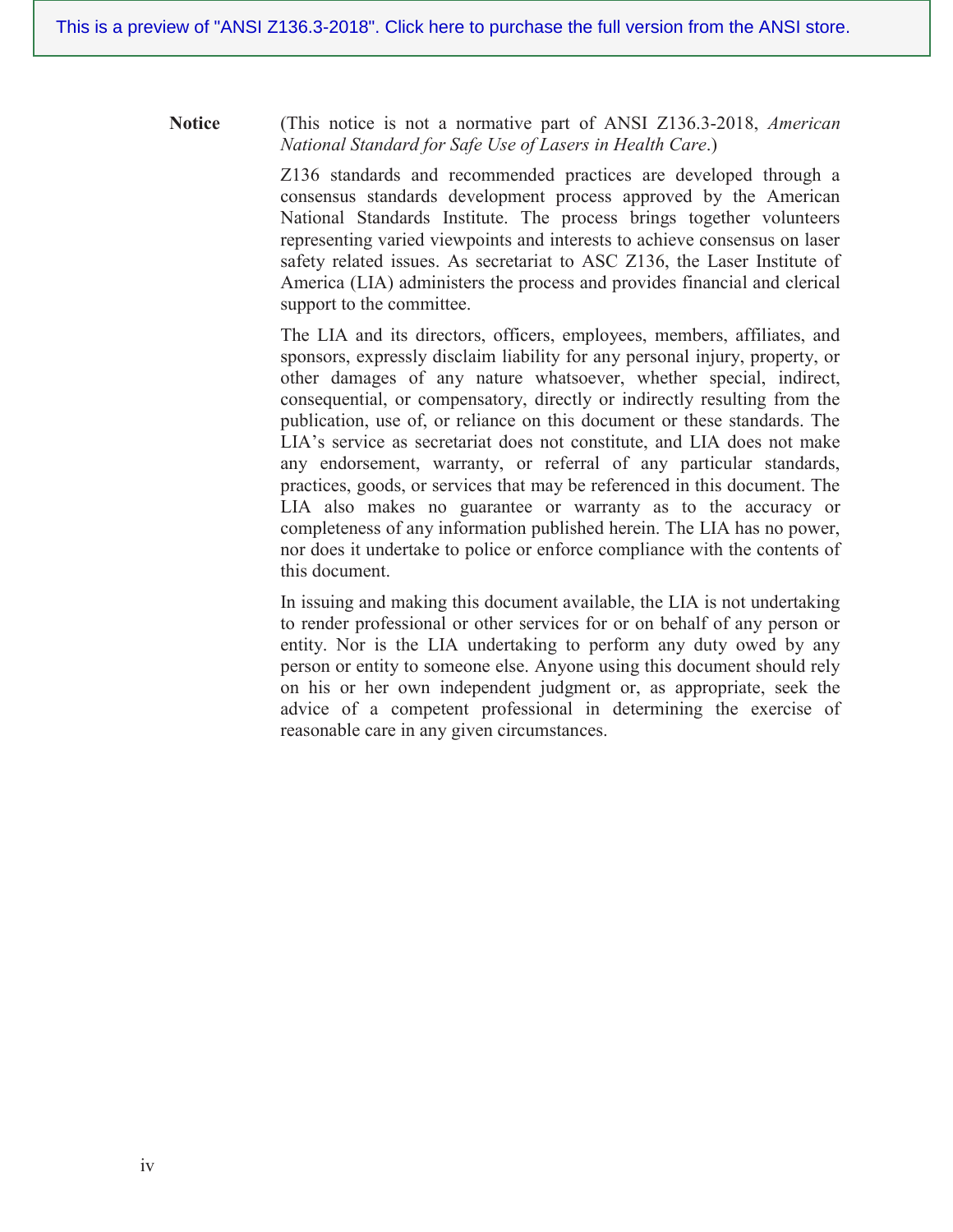| <b>Participants</b> | At the time it approved this standard, ASC Z136 had the following<br>members:     |                                              |
|---------------------|-----------------------------------------------------------------------------------|----------------------------------------------|
|                     | <b>Organization Represented</b>                                                   | Name of Representative                       |
|                     | <b>Academy of Laser Dentistry</b>                                                 | Scott Benjamin                               |
|                     | Altos Photonics, Inc.                                                             | Lucian Hand                                  |
|                     | <b>American Dental Association</b>                                                | Harvey Wigdor                                |
|                     | American Glaucoma Society                                                         | Michael Berlin                               |
|                     | American Industrial Hygiene Association                                           | Stephen Hemperly                             |
|                     | American Society for Laser Medicine &<br>Surgery                                  | David Sliney<br>David McDaniel (Alt)         |
|                     | <b>American Society of Safety Engineers</b>                                       | <b>Walter Nickens</b><br>Steven Ramiza (Alt) |
|                     | <b>American Veterinary Medical Association</b><br><b>American Welding Society</b> | Kenneth Sullins<br>Mark McLear               |
|                     | Association of periOperative Registered<br>Nurses (AORN)                          | Patti Owens                                  |
|                     | Association of Surgical Technologists                                             | Kevin Frey                                   |
|                     | <b>Buffalo Filter</b>                                                             | Joseph Lynch                                 |
|                     | <b>Camden County College</b>                                                      | Fred Seeber                                  |
|                     | Daniel Laser Safety                                                               | Paul Daniel, Jr.                             |
|                     | <b>Emory Healthcare</b>                                                           | <b>Evangeline Dennis</b>                     |
|                     | <b>Engility Corporation</b>                                                       | <b>Edward Early</b>                          |
|                     | Federal Aviation Administration (FAA)                                             | Lee Abbott                                   |
|                     | Federal Bureau of Investigation/Criminal<br><b>Investigative Division</b>         | Louis Sager                                  |
|                     | Fort Hays State University                                                        | C.D. Clark III                               |
|                     | <b>Health Physics Society</b>                                                     | Ken Barat                                    |
|                     |                                                                                   | Thomas Johnson (Alt)                         |
|                     | High-Rez Diagnostics                                                              | <b>Richard Hughes</b>                        |
|                     | Institute of Electrical and Electronics<br>Engineers (SCC-39)                     | Ron Petersen                                 |
|                     | International Council on Surgical Plume                                           | Penny J. Smalley                             |
|                     | <b>International Laser Display Association</b><br>(ILDA)                          | Patrick Murphy                               |
|                     | L*A*I International                                                               | <b>Thomas Lieb</b>                           |
|                     | Laser Institute of America                                                        | Gus Anibarro                                 |
|                     | Laser Product Safety, LLC                                                         | Peter Boden                                  |
|                     | Lawrence Berkeley National Laboratory                                             | Greta Toncheva                               |
|                     |                                                                                   | Robert Fairchild (Alt)                       |
|                     | Lawrence Livermore National Laboratory                                            | Jamie King                                   |
|                     | Los Alamos National Laboratory                                                    | Joanna Casson                                |
|                     | National Aeronautics and Space                                                    | Angel Plaza                                  |
|                     | Administration                                                                    | Kurt Geber (Alt)                             |
|                     | National Institute of Standards and                                               | Joshua Hadler                                |

Technology (NIST)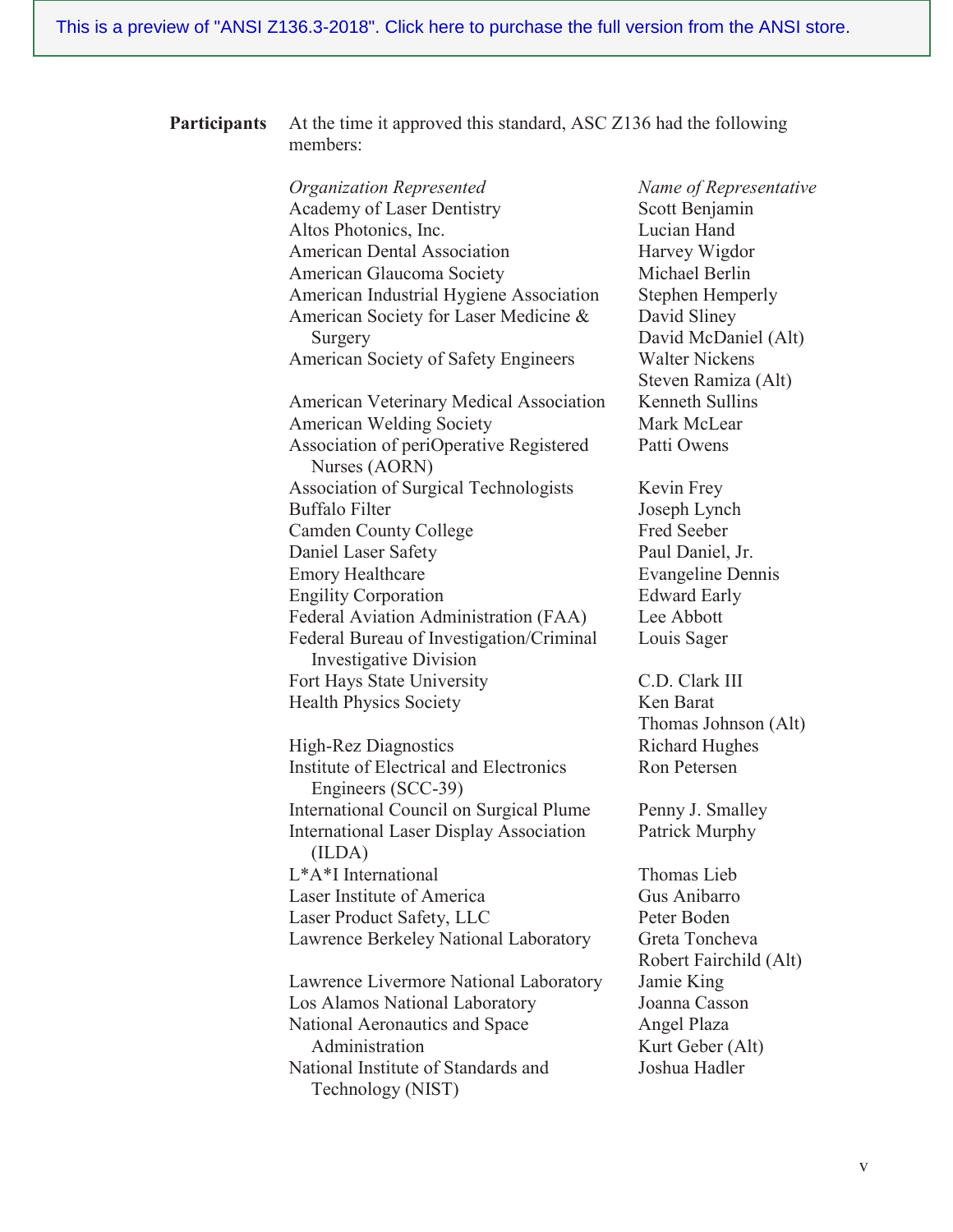Organization Represented **NoIR** LaserShields North American Association for Photobiomodulation Therapy (NAALT) Photon Manufacturing Power Technology, Inc. **Rockwell Laser Industries** Salem Veterans Affairs Medical Center **SLAC National Accelerator Laboratory** Underwriters Laboratories, Inc. University of Chicago, School of Dentistry University of Texas, Southwestern Medical Center U.S. Department of Health and Human Services, Center for Devices and Radiological Health U.S. Department of Labor, Occupational Safety & Health Administration U.S. Department of the Air Force, Air Force Research Laboratory U.S. Department of the Air Force, Surgeon General's Office U.S. Department of the Army, Army Public Health Center (APHC) U.S. Department of the Army, Army Institute of Surgical Research U.S. Department of the Navy, Naval Air Systems Command U.S. Department of the Navy, Naval Sea Systems Command

Individual Members

Name of Representative David Bothner Raymond Lanzafame

Roberta McHatton **William Burgess** William Ertle Damien Luviano Michael Woods Winn Henderson Michael Colvard

John Hoopman

Richard Felten

Jeffrey Lodwick

Benjamin Rockwell Robert Thomas (Alt) **Edward Kelly** Bret Rogers (Alt) Jeffrey Pfoutz Penelope Galoff (Alt) **Brian Lund** 

James Sheehy

Sheldon Zimmerman

Robert Aldrich Richard Crowson Jerome Dennis David Dewey **Ben Edwards** Mark Festenstein Joseph Greco Donald Haes Robert Handren, Jr. Jennifer Hunter Ami Kestenbaum David J. Lund **Martin Mainster Wesley Marshall**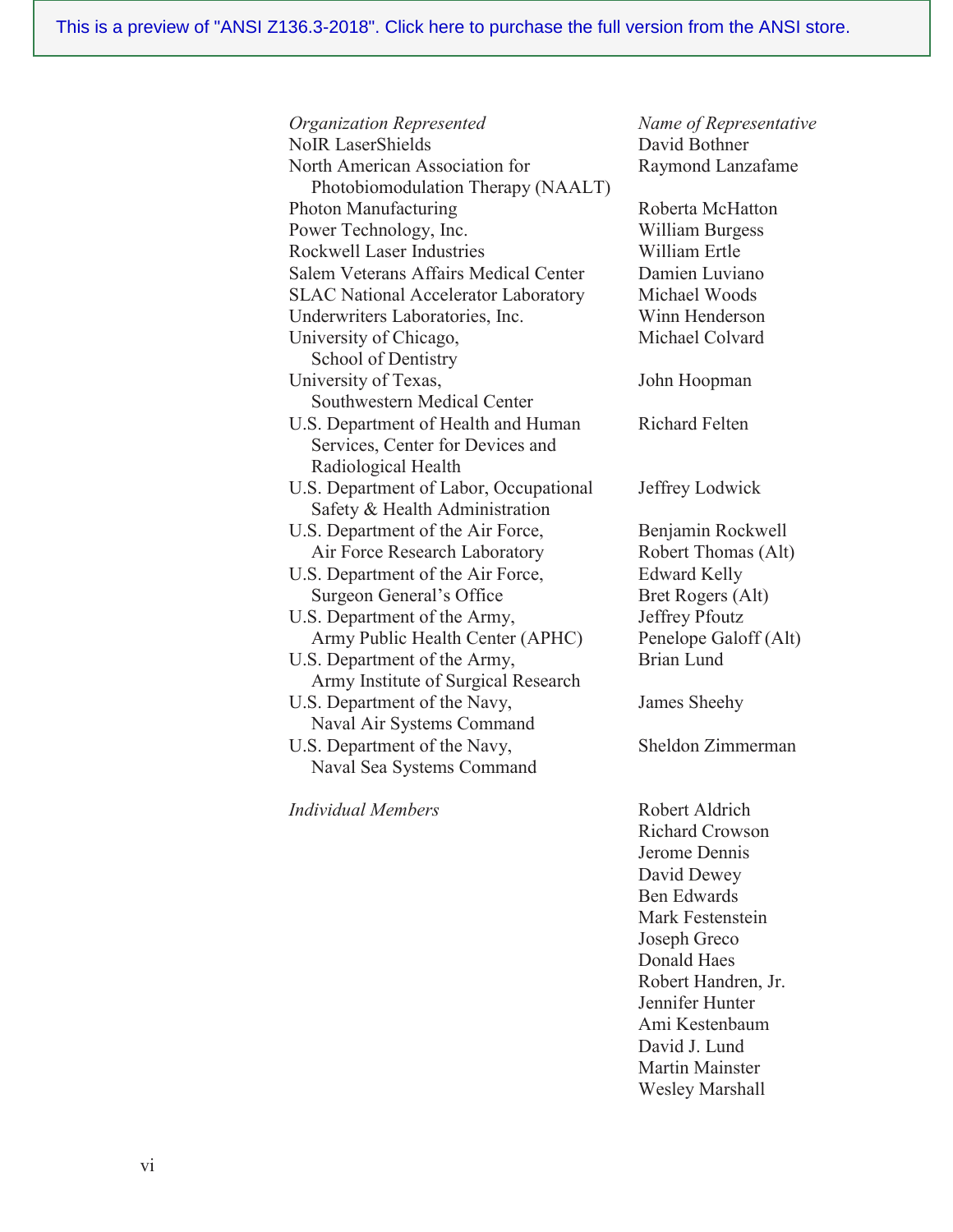*Individual Members cont'd* Daniel Palmerton

Jay Parkinson Randolph Paura William P. Roach Daniel Seaman Bruce Stuck Paul Testagrossa Thomas Tierney Antonio Triventi Karl Umstadter Anthony Zmorenski

*Emeritus Members* **322 Prem Batra** 

R. Timothy Hitchcock James Smith Robert Weiner Myron Wolbarsht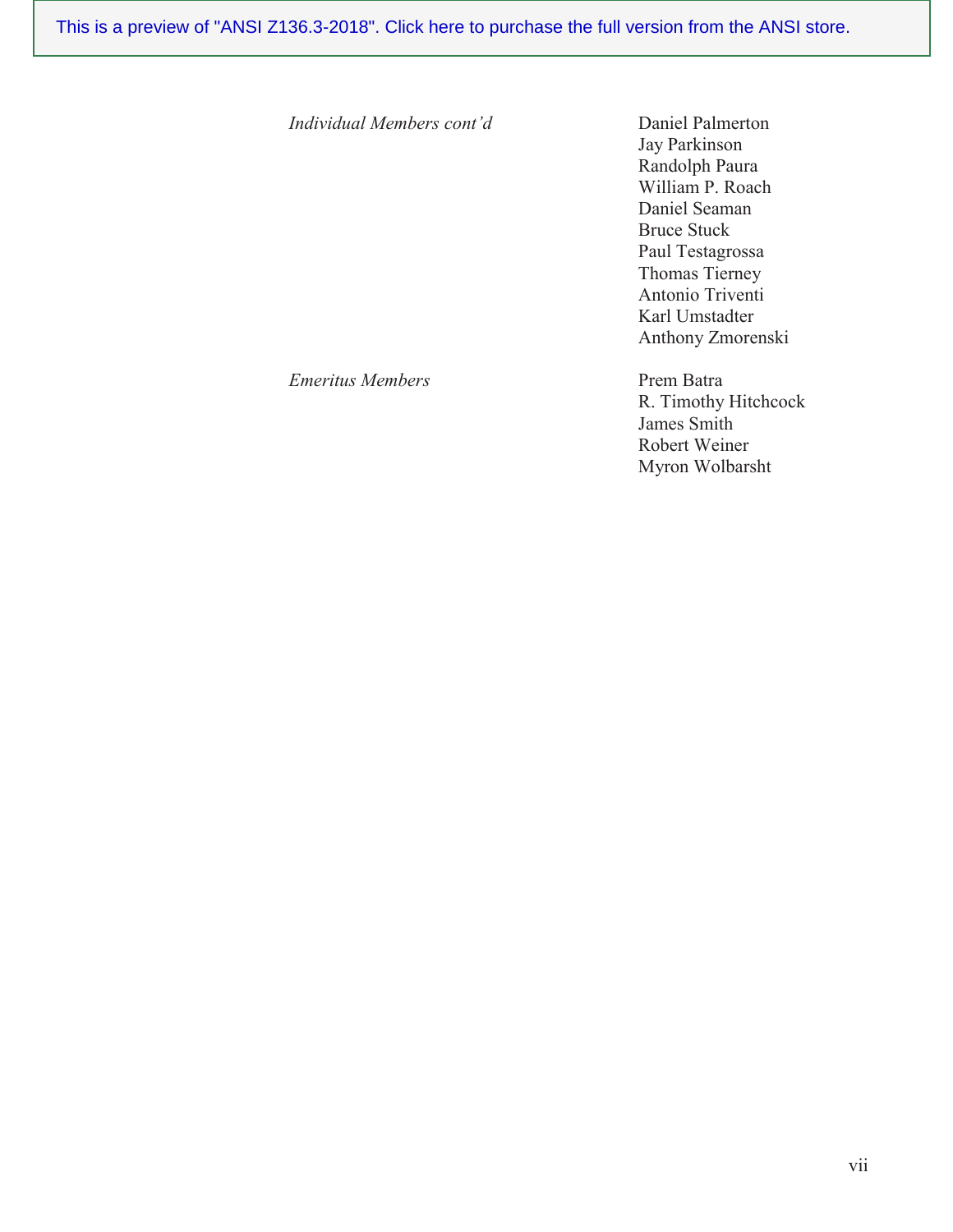The various subcommittees that participated in developing this standard had the following members:

| Safe Use of Lasers in Health Care, SSC-3 |                               |                                   |
|------------------------------------------|-------------------------------|-----------------------------------|
| Raymond Lanzafame, Chair                 | Gregory Absten                | Joseph Lynch                      |
| Penny J. Smalley, Vice-Chair             | Gus Anibarro                  | <b>Martin Mainster</b>            |
| Patti Owens, Secretary                   | William Beeson                | David Marlow                      |
|                                          | Scott Benjamin                | J. Stuart Nelson                  |
|                                          | Michael Berlin                | Daniel Palmerton                  |
|                                          | Patrick Clark                 | Jay Parkinson                     |
|                                          | Michael D. Colvard            | William Pate                      |
|                                          | <b>Evangeline Dennis</b>      | Ron Petersen                      |
|                                          | Jerome Dennis                 | Leslie Pollard                    |
|                                          | David Dewey                   | Amy Radtke                        |
|                                          | William Ertle                 | David Sliney                      |
|                                          | <b>Richard Felten</b>         | Daniel Snyder                     |
|                                          | Kevin Frey                    | Rebecca Sprague                   |
|                                          | Penelope Galoff               | <b>Bruce Stuck</b>                |
|                                          | Phil Harrington               | Kenneth Sullins                   |
|                                          | <b>Richard Harvey</b>         | Caroline Sweeney                  |
|                                          | Susan Hayes                   | <b>Robert Thomas</b>              |
|                                          | John Hoopman                  | Godfrey Town                      |
|                                          | <b>Richard Hughes</b>         | <b>Stephen Trokel</b>             |
|                                          | <b>Bill Janssen</b>           | Susan Yeung                       |
|                                          | Jacob Kamen                   | Sheldon Zimmerman                 |
|                                          | Damien Luviano                |                                   |
|                                          |                               |                                   |
| Laser Bioeffects, TSC-1                  |                               |                                   |
| Jennifer Hunter, Chair                   | Robert Aldrich                | <b>Wesley Marshall</b>            |
| <b>Bruce Stuck, Secretary</b>            | James Brennan                 | Roberta McHatton                  |
|                                          | C.D. Clark III                | Leon McLin                        |
|                                          | Francois Delori               | John O'Hagan                      |
|                                          | Jerome Dennis                 | Jay Parkinson                     |
|                                          | Michael Denton                | Randolph Paura                    |
|                                          |                               |                                   |
|                                          |                               |                                   |
|                                          | John Flores-McLaughlin        | Ron Petersen                      |
|                                          | Penelope Galoff               | Jeffrey Pfoutz                    |
|                                          | Yuliya Henes                  | Benjamin Rockwell                 |
|                                          | Thomas Johnson<br>Robert Kang | Karl Schulmeister<br>James Sheehy |

Brian Lund

David J. Lund Damien Luviano

Martin Mainster

Robert Thomas Sheldon Zimmerman

Joseph Zuclich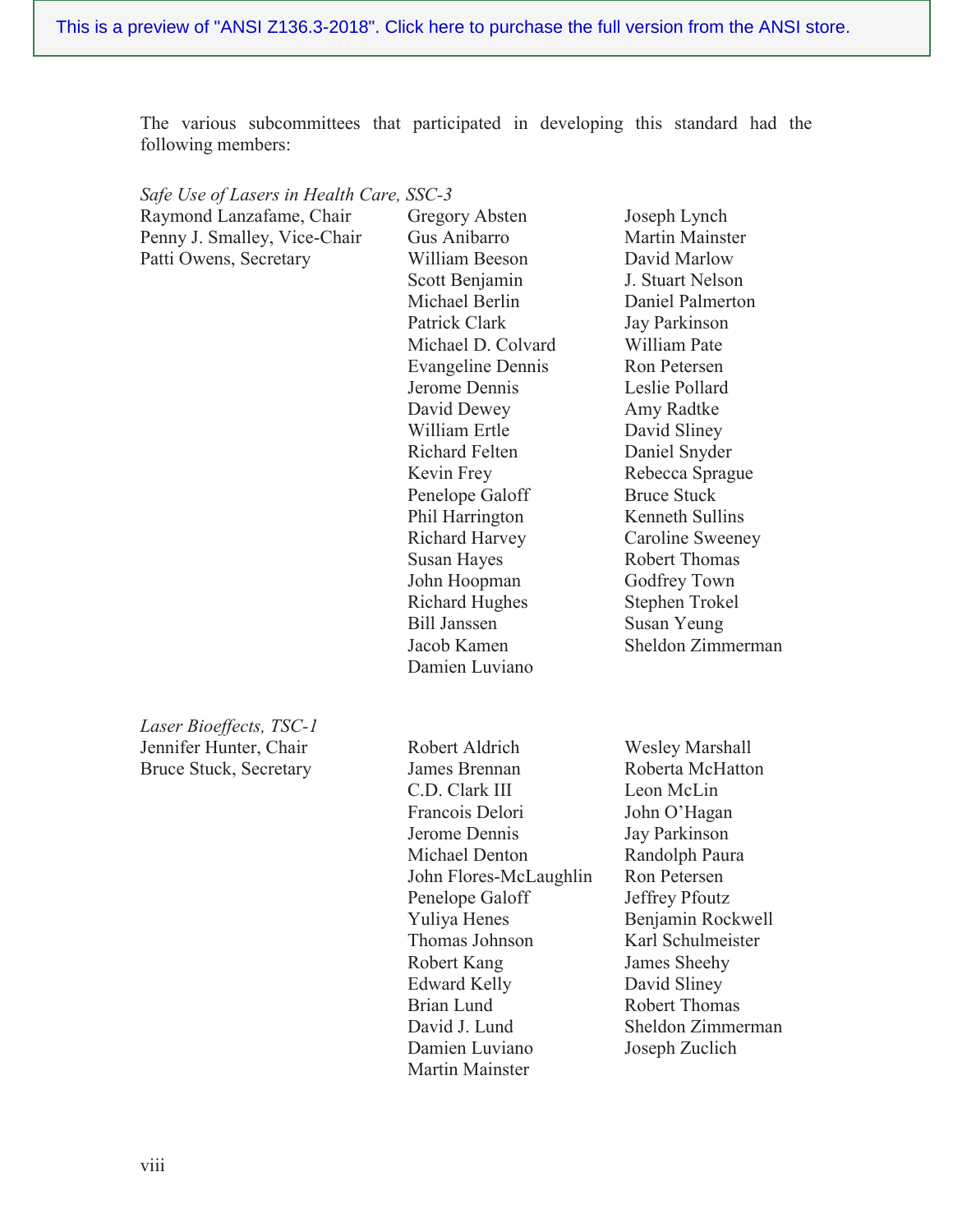Hazard Evaluation & Classification, TSC-2

| Penelope Galoff, Chair     | Robert Aldrich         | Ron Petersen         |
|----------------------------|------------------------|----------------------|
| Karl Umstadter, Vice-Chair | Ahsan Chowdary         | Benjamin Rockwell    |
| Jeffrey Pfoutz, Secretary  | Darvis Cosper          | Leorrorne Roque      |
|                            | Jerome Dennis          | David Sliney         |
|                            | <b>Edward Early</b>    | Paul Szajowski       |
|                            | <b>Edward Kelly</b>    | <b>Robert Thomas</b> |
|                            | <b>Wesley Marshall</b> | Xiaowei Yan          |
|                            | Randolph Paura         | Sheldon Zimmerman    |
|                            |                        |                      |

Control Measures & Training, TSC-4

| William Ertle, Chair          |
|-------------------------------|
| Benjamin Rockwell, Vice-Chair |
| Michael Woods, Secretary      |

**Bill Adkins** Robert Aldrich Gus Anibarro Ken Barat Prem Batra David Bothner Darvis Cosper **Richard Crowson** Paul Daniel, Jr. Jerome Dennis Robert Fairchild Mark Festenstein Penelope Galoff Patrick Hancock Yuliya Henes John Hoopman **Richard Hughes Bill Janssen** Kimberly Kantner **Edward Kelly** Nathaniel Leon Thomas Lieb **Wesley Marshall** Roberta McHatton Mark McLear Leon McLin

Tim Mikulski Neal Nakafuji John O'Hagan Patti Owens Daniel Palmerton Jay Parkinson Randolph Paura Ron Petersen William P. Roach Leorrorne Roque James Sheehy David Sliney Penny J. Smalley Dale Smith **Casey Stack Bruce Stuck** Paul Testagrossa **Robert Thomas** Karl Umstadter Wei-Hsung Wang **Trevor Wheatley** Scott Wohlstein Xiaowei Yan Shefiu S. Zakariyah Sheldon Zimmerman Anthony Zmorenski

Non-Beam Hazards, TSC-5 Ben Edwards, Chair Donald Haes, Vice-Chair

Ken Barat Ritchie Buschow John Gough Matthew Harrison **Richard Hughes** Daniel Palmerton

William Pate Ron Petersen Denny Rossbach Penny J. Smalley Carol Tomczyk Michael Woods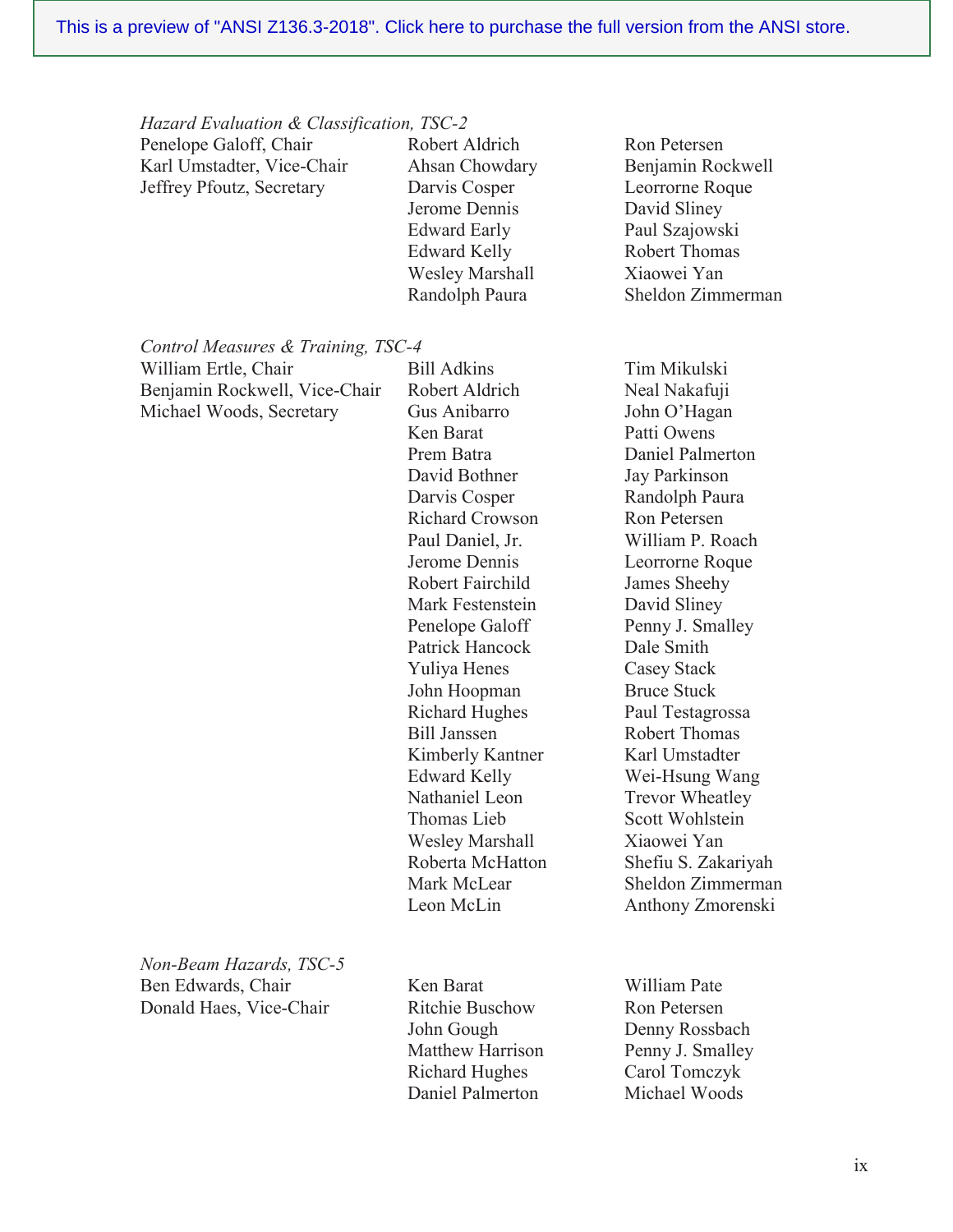*Analysis and Applications, TSC-7* Wesley Marshall, Chair Robert Thomas, Vice-Chair C.D. Clark III, Secretary

Robert Aldrich Hong Chen Jennifer Hunter Edward Kelly Erwin Lau Leon McLin Wallace Mitchell Jay Parkinson Randolph Paura

Ron Petersen Benjamin Rockwell Leorrorne Roque David Sliney Bruce Stuck Paul Szajowski Scott Wohlstein Sheldon Zimmerman

 $E$ ditorial Working Group,  $EWG$ Ron Petersen, Chair Wesley Marshall, TSC-7 Liaison

Ben Edwards Kevin Frey Richard Hughes Bill Janssen

Randolph Paura Barbara Sams Paul Szajowski Wendy Woehr Terrenoire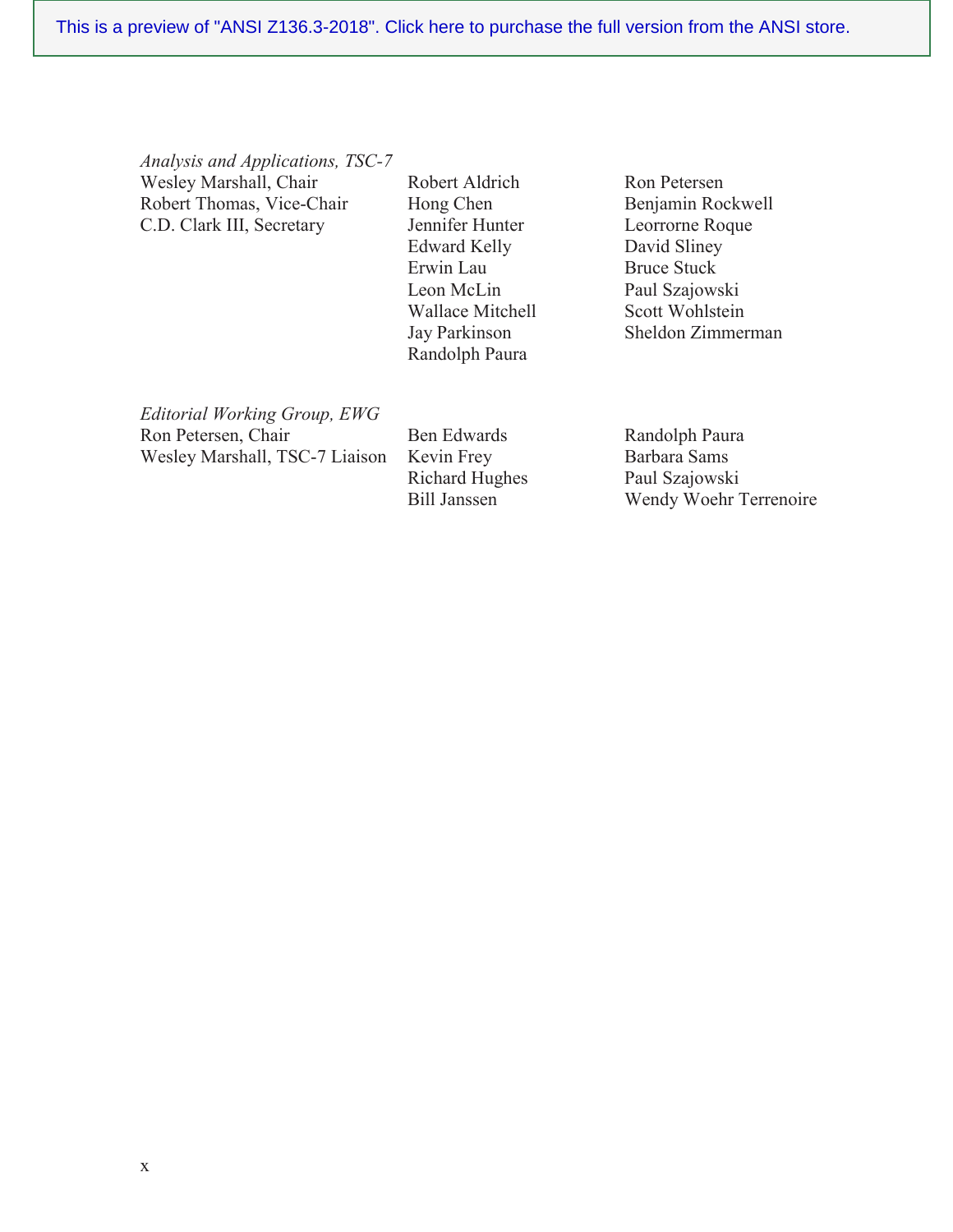| <b>Contents</b> |
|-----------------|
| <b>SECTION</b>  |

| 6.1 Examinations Following a Suspected or Actual Laser-Induced Injury. 35 |  |
|---------------------------------------------------------------------------|--|
|                                                                           |  |
|                                                                           |  |
|                                                                           |  |
|                                                                           |  |
|                                                                           |  |
|                                                                           |  |
| 7.4 Laser Generated Airborne Contaminants (LGAC); Plume and Airborne      |  |
|                                                                           |  |
|                                                                           |  |
|                                                                           |  |
|                                                                           |  |
|                                                                           |  |
|                                                                           |  |
|                                                                           |  |
|                                                                           |  |
|                                                                           |  |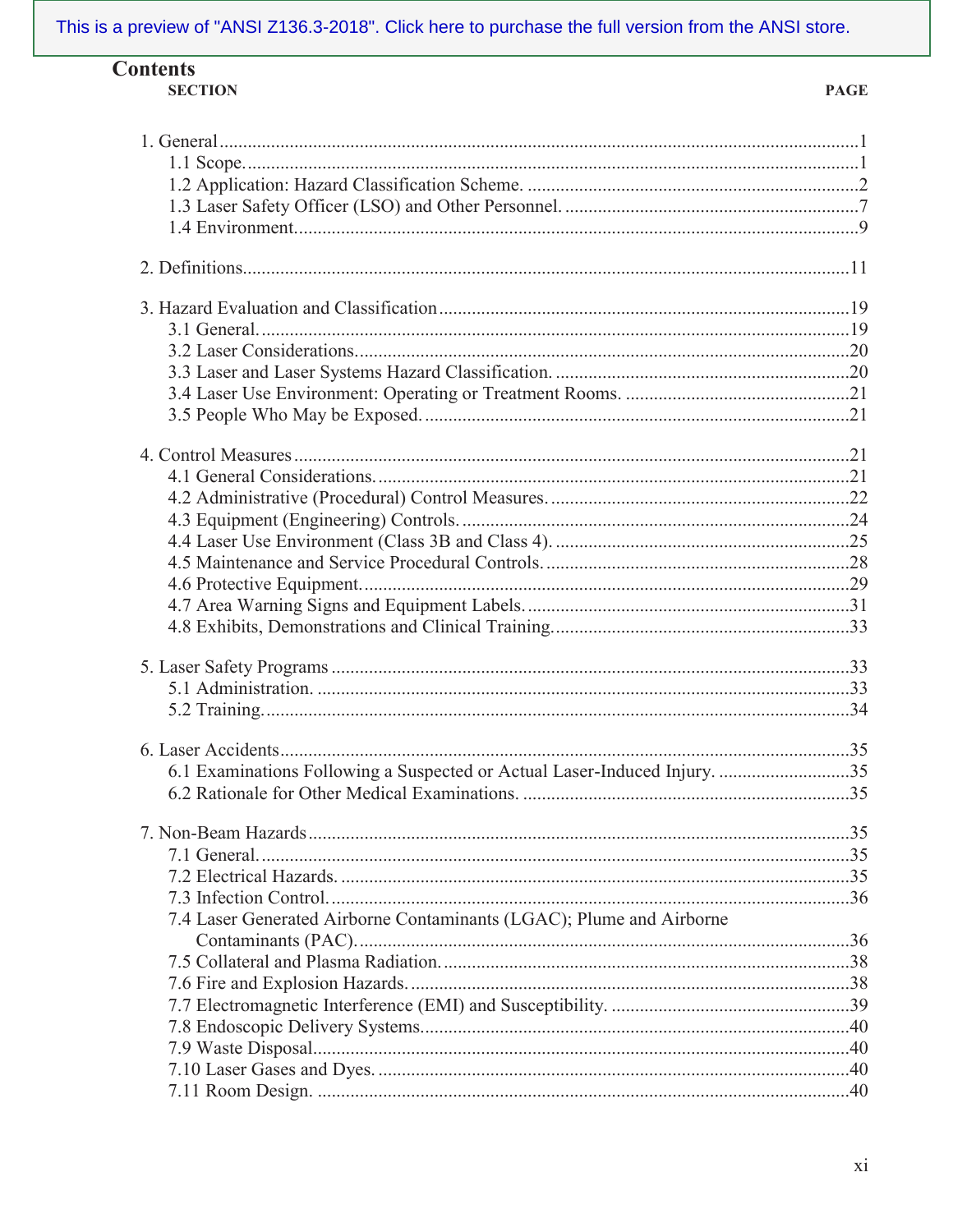| <b>Contents</b><br><b>SECTION</b>                                                | <b>PAGE</b> |
|----------------------------------------------------------------------------------|-------------|
|                                                                                  |             |
|                                                                                  |             |
|                                                                                  |             |
|                                                                                  |             |
|                                                                                  |             |
|                                                                                  |             |
| Tables                                                                           |             |
| Table 2. Comparison of National and International Standards for Classification 5 |             |
|                                                                                  |             |
|                                                                                  |             |
| Figures                                                                          |             |
| Figure 1a. Caution Sign Design Used in ANSI Z136.1-2014 (Grandfathered in this   |             |
| Figure 1b. Danger Sign Design Used in ANSI Z136.1-2014 (Grandfathered in this    |             |
| Figure 1c. IEC 60825-1 Warning Label - Hazard Symbol and Explanatory Label47     |             |
| Figure 1d. Sample Area Warning Sign for Temporary Laser Controlled Area48        |             |
| Figure 1e. Sample ANSI Z535.2 Compliant Caution Sign for Class 2, Class 2M and   |             |
| Figure 1f. Sample ANSI Z535.2 Compliant Warning Sign for Class 3B and Class 4    |             |
| Figure 1g. Sample ANSI Z535.2 Compliant Class 4 Laser Controlled' Area Danger    |             |
|                                                                                  |             |
| Appendix A                                                                       |             |
|                                                                                  |             |
|                                                                                  |             |
| Appendix B                                                                       |             |
|                                                                                  |             |
|                                                                                  |             |
|                                                                                  |             |
|                                                                                  |             |
|                                                                                  |             |
| Table B3. NHZ Distances for Selected Surgical Lasers without Delivery System     |             |
|                                                                                  |             |
|                                                                                  |             |
| Appendix C                                                                       |             |
|                                                                                  |             |
|                                                                                  |             |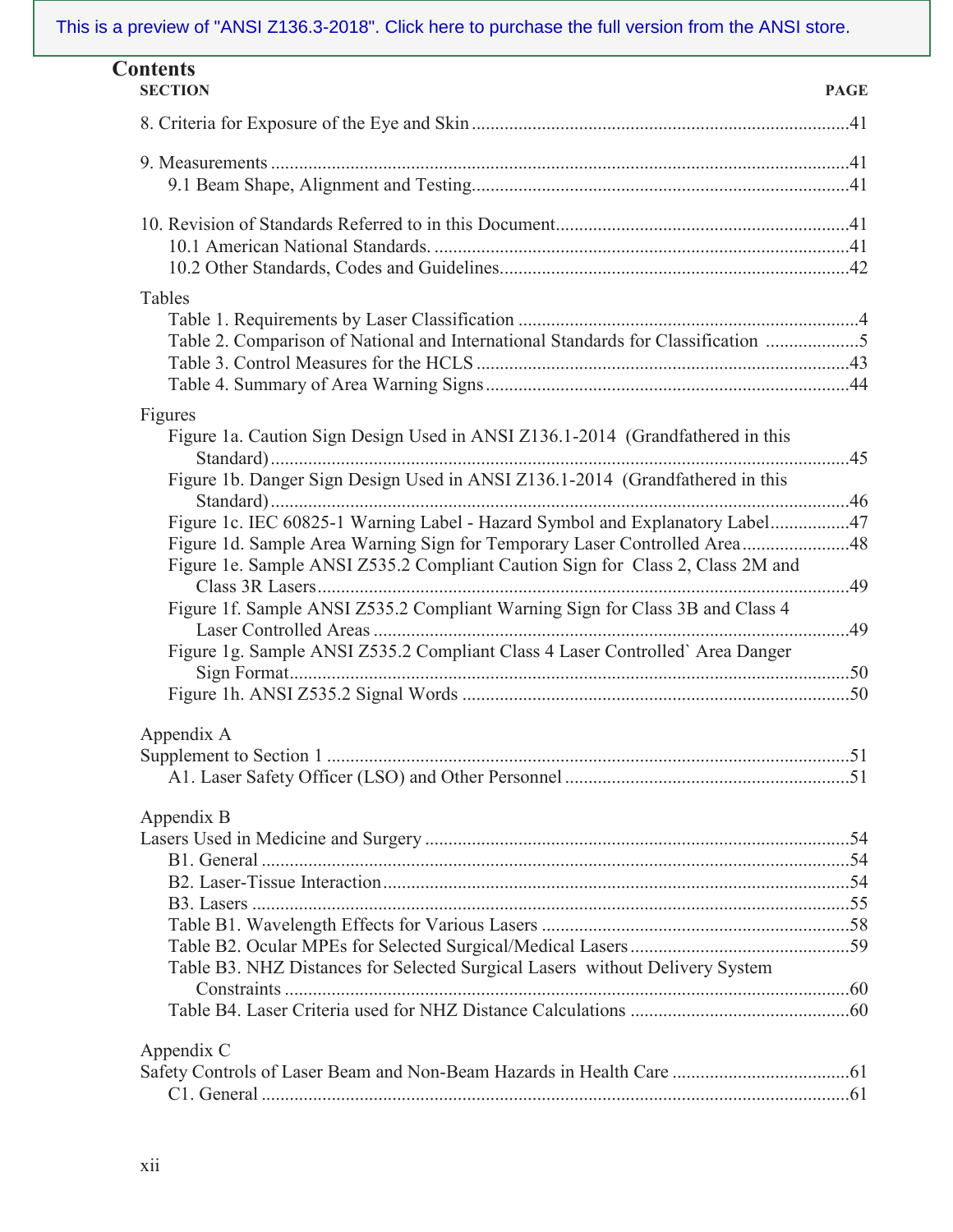| <b>Contents</b><br><b>SECTION</b>                                                 | <b>PAGE</b> |
|-----------------------------------------------------------------------------------|-------------|
|                                                                                   |             |
|                                                                                   |             |
|                                                                                   |             |
| Appendix D                                                                        |             |
|                                                                                   |             |
|                                                                                   |             |
|                                                                                   |             |
|                                                                                   |             |
|                                                                                   |             |
|                                                                                   |             |
|                                                                                   |             |
|                                                                                   |             |
|                                                                                   |             |
|                                                                                   |             |
|                                                                                   |             |
|                                                                                   |             |
|                                                                                   |             |
|                                                                                   |             |
| D14. Perioperative and Aesthetic Laser Safety (Nursing and Allied Health) 100     |             |
|                                                                                   |             |
|                                                                                   |             |
|                                                                                   |             |
|                                                                                   |             |
| Appendix E                                                                        |             |
| ASLMS Standards of Training for Physicians for the Use of Lasers in Medicine and  |             |
|                                                                                   |             |
|                                                                                   |             |
|                                                                                   |             |
| Appendix F                                                                        |             |
|                                                                                   |             |
| F1. Principles for Non-Physician Use of Laser and Related Technology 106          |             |
| F2. Educational Recommendations for Laser Use by Non-Physicians <sup>21</sup> 106 |             |
| Appendix G                                                                        |             |
|                                                                                   |             |
|                                                                                   |             |
|                                                                                   |             |
|                                                                                   |             |
|                                                                                   |             |
|                                                                                   |             |
|                                                                                   |             |
| Table G3. Example Intake Checklist for Third Party Rental of Health Care Laser    |             |
|                                                                                   |             |